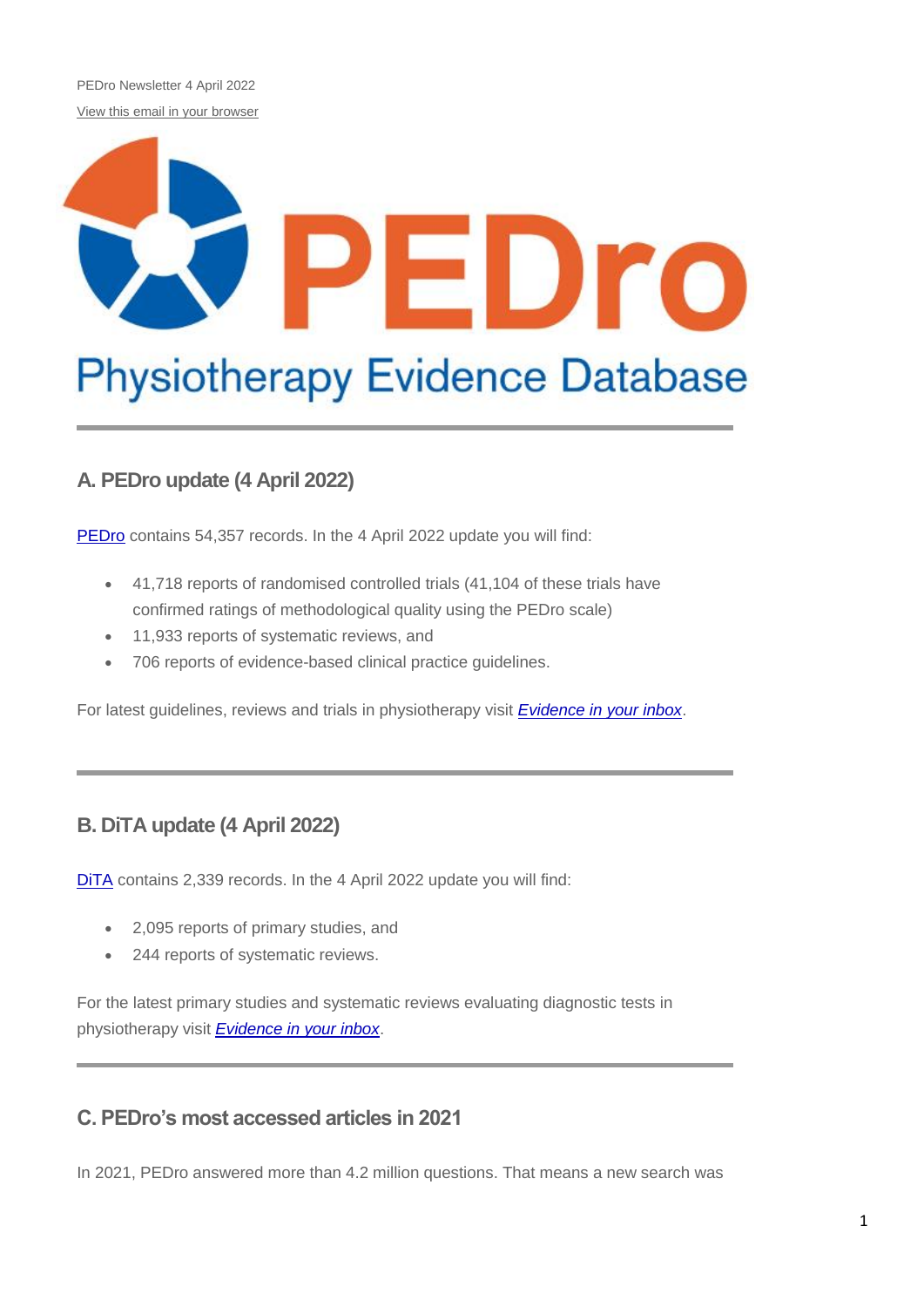performed every 7 seconds, on average.

Although PEDro contains more randomised controlled trials than systematic reviews and practice guidelines, the most commonly accessed articles by PEDro users were reviews and guidelines. This means that many physiotherapists are using the most condensed forms of high-quality evidence to guide their practice. Reviews synthesise the results of all available trials about a particular physiotherapy intervention for a specific health condition. Guidelines typically summarise the available reviews and other individual trials that were not included in those reviews.

The top 10 articles accessed in PEDro during 2021 were:

- 1. Chutkan NB, et al. [Evidence-based clinical guidelines for multidisciplinary spine](https://www.spine.org/Portals/0/assets/downloads/ResearchClinicalCare/Guidelines/LowBackPain.pdf)  [care: diagnosis and treatment of low back pain](https://www.spine.org/Portals/0/assets/downloads/ResearchClinicalCare/Guidelines/LowBackPain.pdf) (2020). [Read more on PEDro.](https://search.pedro.org.au/search-results/record-detail/59872)
- 2. Rooney S, et al. Systematic review of changes and recovery in physical function and fitness after severe acute respiratory syndrome-related coronavirus infection: implications for COVID-19 rehabilitation. *Phys Ther* 2020;100(10):1717-29. [Read](https://search.pedro.org.au/search-results/record-detail/61787)  [more on PEDro.](https://search.pedro.org.au/search-results/record-detail/61787)
- 3. George SZ, et al. Interventions for the management of acute and chronic low back pain: revision 2021. *J Orthop Sports Phys Ther* 2021;51(11):CPG1-CPG60. [Read](https://search.pedro.org.au/search-results/record-detail/33377)  [more on PEDro.](https://search.pedro.org.au/search-results/record-detail/33377)
- 4. Hornby TG, et al. Clinical practice guideline to improve locomotor function following chronic stroke, incomplete spinal cord injury, and brain injury. *J Neurol Phys Ther* 2020;44(1):49-100. [Read more on PEDro.](https://search.pedro.org.au/search-results/record-detail/60103)
- 5. Liu K, et al. Respiratory rehabilitation in elderly patients with COVID-19: a randomized controlled study. *Complement Ther Clin Pract* 2020;39:101166. [Read](https://search.pedro.org.au/search-results/record-detail/61275)  [more on PEDro.](https://search.pedro.org.au/search-results/record-detail/61275)
- 6. Kolasinski SL, et al. 2019 American College of Rheumatology/Arthritis Foundation guideline for the management of osteoarthritis of the hand, hip, and knee. *Arthritis Care Res* 2020;72(2):149-62. [Read more on PEDro.](https://search.pedro.org.au/search-results/record-detail/60228)
- 7. [Managing the long-term effects of COVID-19](https://www.sign.ac.uk/media/1833/sign161-long-term-effects-of-covid19-11.pdf) (SIGN161). [Read more on PEDro.](https://search.pedro.org.au/search-results/record-detail/63697)
- 8. Diercks R, et al. Guideline for diagnosis and treatment of subacromial pain syndrome: a multidisciplinary review by the Dutch Orthopaedic Association. *Acta Orthop* 2014;85(3):314-22. [Read more on PEDro.](https://search.pedro.org.au/search-results/record-detail/40438)
- 9. Hawk C, et al. Best practices for chiropractic management of patients with chronic musculoskeletal pain: a clinical practice guideline. *J Alternat Complement Med* 2020;26(10):884-901. [Read more on PEDro.](https://search.pedro.org.au/search-results/record-detail/63021)
- 10. Management of rotator [cuff injuries clinical practice guideline](https://www.aaos.org/globalassets/quality-and-practice-resources/rotator-cuff/rotator-cuff-cpg-final-12-20-19.pdf) (2019). [Read more on](https://search.pedro.org.au/search-results/record-detail/29511)  [PEDro.](https://search.pedro.org.au/search-results/record-detail/29511)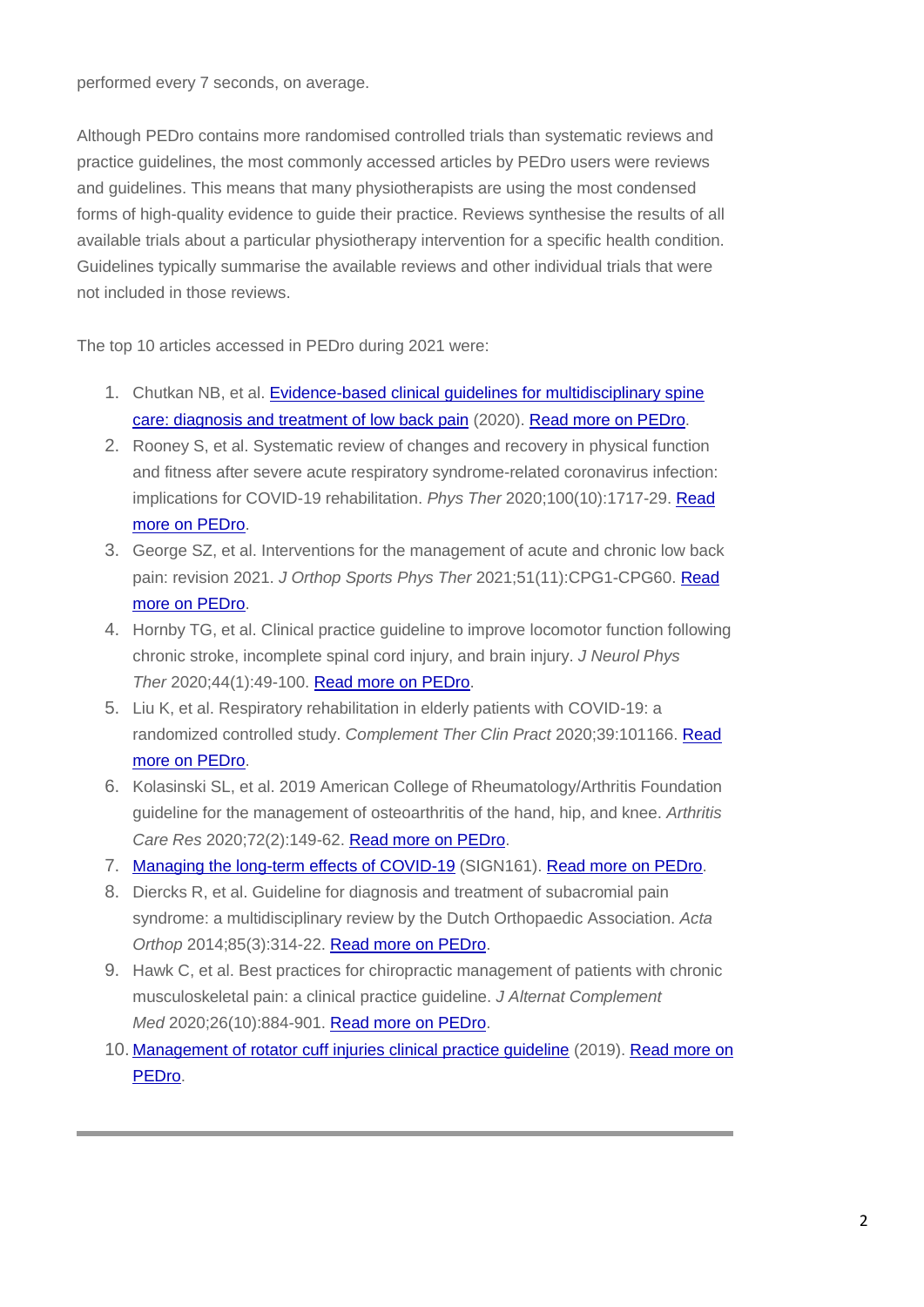# **D. DiTA's most accessed articles in 2021**

In 2021, the Diagnostic Test Accuracy database (DiTA) was searched over 25,000 times by users in 147 countries.

Although DiTA contains more primary diagnostic test accuracy studies than systematic reviews of such studies, the most commonly accessed articles by DiTA users were primarily reviews. This means that many physiotherapists are using the most condensed forms of high-quality evidence to guide their practice. Reviews synthesise the results of all available studies about a particular diagnostic test for a specific health condition.

The top 10 articles accessed in DiTA during 2021 were:

- 1. Hanchard NCA, et al. Physical tests for shoulder impingements and local lesions of bursa, tendon or labrum that may accompany impingement. *Cochrane Database Syst Rev* 2013;Issue 4. [Read more on DiTA.](https://search.dita.org.au/results/990)
- 2. van der Windt DAWN, et al. Physical examination for lumbar radiculopathy due to disc herniation in patients with low-back pain. *Cochrane Database Syst Rev* 2010;Issue 2. [Read more on DiTA.](https://search.dita.org.au/results/991)
- 3. Sleijser-Koehorst M, et al. Diagnostic accuracy of patient interview items and clinical tests for cervical radiculopathy. *Physiotherapy* 2021;111:74-82. [Read more](https://search.dita.org.au/results/1951)  [on DiTA.](https://search.dita.org.au/results/1951)
- 4. Gonzalez Espinosa de los Monteros F, et al. Use of Neurodynamic or Orthopedic Tension Tests for the diagnosis of lumbar and lumbosacral radiculopathies: study of the diagnostic validity. *Int J Environ Res Public Health* 2020;17(19):26. Read [more on DiTA.](https://search.dita.org.au/results/2052)
- 5. Struyf T, et al. Signs and symptoms to determine if a patient presenting in primary care or hospital outpatient settings has COVID-19. *Cochrane Database Syst Rev* 2021;Issue 2. [Read more on DiTA.](https://search.dita.org.au/results/1903)
- 6. Petersen T, et al. Clinical classification in low back pain: best-evidence diagnostic rules based on systematic reviews. *BMC Musculoskelet Disord* 2017;18(1):188. [Read more on DiTA.](https://search.dita.org.au/results/1913)
- 7. Karanasios S, et al. Diagnostic accuracy of examination tests for lateral elbow tendinopathy (LET): a systematic review. *J Hand Ther* 2021 Feb 27:Epub ahead of print. [Read more on DiTA.](https://search.dita.org.au/results/2146)
- 8. Henschke N, et al. Red flags to screen for malignancy in patients with low-back pain. *Cochrane Database Syst Rev* 2013;Issue 2. [Read more on DiTA.](https://search.dita.org.au/results/988)
- 9. Saueressig T, et al. Diagnostic accuracy of clusters of pain provocation tests for detecting sacroiliac joint pain: systematic review with meta-analysis. *J Orthop Sports Phys The* 2021;51(9):422-31. [Read more on DiTA.](https://search.dita.org.au/results/2207)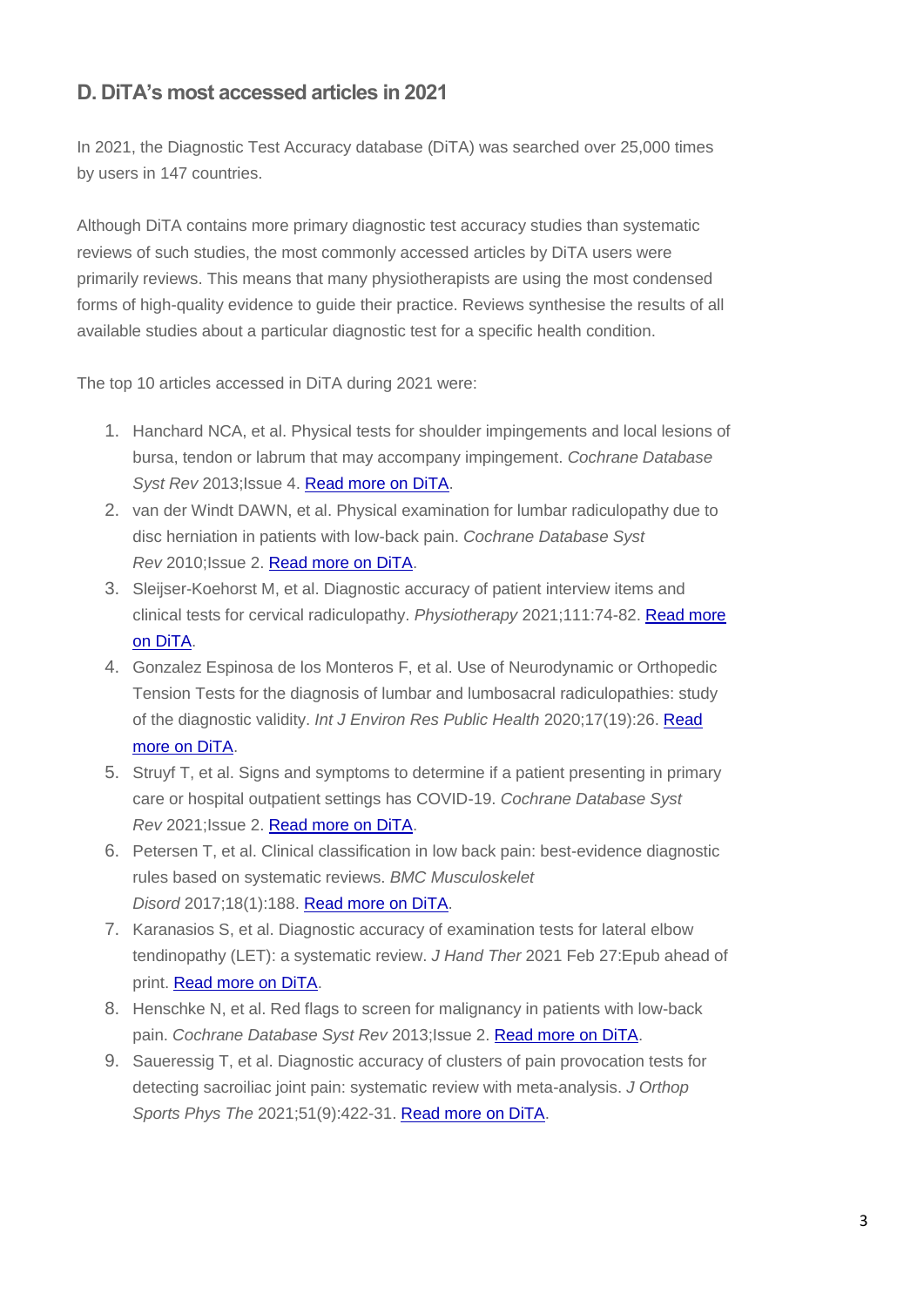10. Tawa N, et al. Accuracy of clinical neurological examination in diagnosing lumbosacral radiculopathy: a systematic literature review. *BMC Musculoskelet Disord* 2017;18(93):Epub. [Read more on DiTA.](https://search.dita.org.au/results/1185)

# **E. Infographic for systematic review that found that behavioural strategies combined with self-directed exercise programs increase adherence with physical activity in women who had breast cancer**

Last month we summarised the [systematic review by Pudkasam et al.](https://pedro.org.au/english/systematic-review-found-that-behavioural-strategies-combined-with-self-directed-exercise-programs-increase-adherence-with-physical-activity-in-women-who-had-breast-cancer/) The review concluded that behavioural strategies combined with self-directed exercise programs increase adherence with physical activity in women who had breast cancer.

Some suggestions for using behavioural strategies in conjunction with exercise programs for women with breast cancer are included in this infographic.



controlled trials

Population: Women who had nonmetastatic breast cancer and completed treatment  $\geq 3$  months ago

Intervention: A self-directed exercise program combined with two behavioural strategies (eg, step tracking,

motivational interviewing)



Comparator: None or one behavioural strategy

**Outcome:** Adherence to the exercise program



 $10<sup>1</sup>$ tracking with either trials counselling  $(n = 4)$ , printed material ( $n = 4$ ). or motivational interviewing ( $n = 2$ ).

#### **FINDINGS**

1.334

The odds of adhering to physical activity recommendations was 2.66 (95% CI 1.34 to 5.27) higher in women who received multiple behavioural strategies compared to women who did not.

#### **TAKE AWAY**

Two behavioural strategies combined with an exercise program may encourage women with non-metastatic breast cancer to adhere to physical activity recommendations.

Pudkasam S, et al. Motivational strategies to improve adherence to physical activity in breast cancer survivors: a systematic review and meta-analysis. *Maturitas* 2021;152:32-47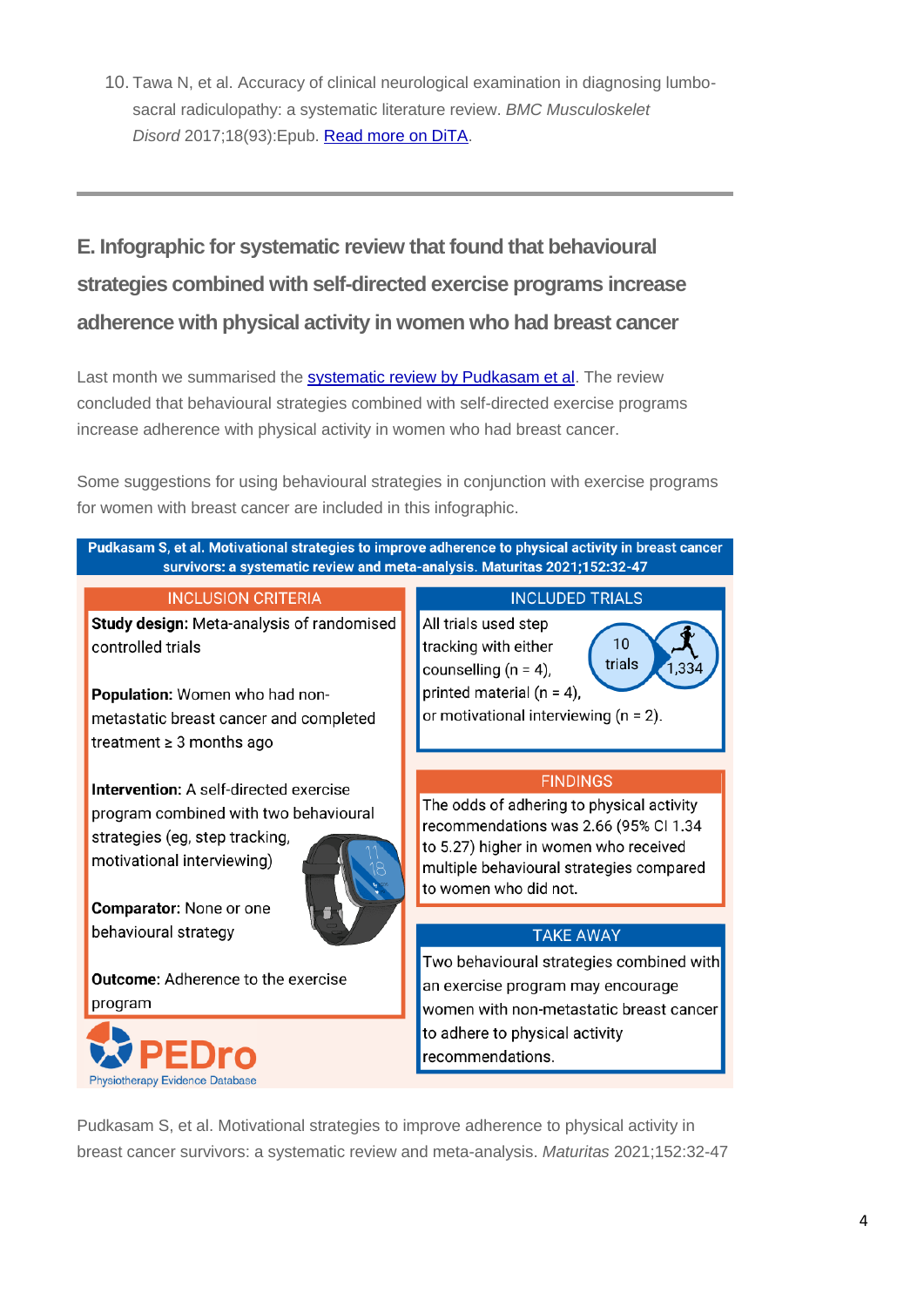# **F. Systematic review found that neuromuscular electrical stimulation improves activities of daily living after stroke**

Stroke is a leading cause of disability and is typically associated with loss of motor function and reduced ability to perform activities of daily living. Electrical stimulation is recommended in clinical guidelines, but previous systematic reviews have not differentiated between different levels of patient involvement during the application of stimulation. This review aimed to estimate the effect of electrical stimulation without active involvement (neuromuscular electrical stimulation) compared to no electrical stimulation on activities of daily living and functional motor ability in adults with stroke.

A protocol that was specified a priori guided the methods. Sensitive searches performed in five databases (including PubMed and PEDro) and citation tracking were used to identify randomised controlled trials that were published in English. Participants were adults with clinically diagnosed stroke with any level of paresis severity or chronicity. Intervention was neuromuscular electrical stimulation administered to either the upper or lower limb through surface electrodes to elicit a visible muscle contraction with no active involvement from the patient plus usual rehabilitation. The comparator was usual rehabilitation only. The primary outcome was activities of daily living. Functional motor ability was the secondary outcome. Two independent reviewers selected trials for inclusion, evaluated risk of bias and extracted data. Any disagreements were resolved by consensus discussions or by a third reviewer. Risk of bias was evaluated using the PEDro scale and the Cochrane risk of bias tool. Certainty of evidence was not evaluated. Meta-analysis was used to pool the included trials to calculate standardised mean differences and 95% confidence intervals (CI). Three subgroup analyses were specified: location of stimulation (upper vs. lower limb); time poststroke (acute vs. subacute vs. chronic); and, severity of paresis (mild vs. moderate vs. severe).

20 trials (956 participants) were included in the meta-analyses. Participants had a mean age of 62 years and were predominantly male (54%). The location of stimulation was the upper limb in 13 trials (primarily shoulder abductors, wrist extensors) and the lower limb in 7 trials (primarily ankle dorsiflexors). The time post stroke was acute (ie, < 7 days) for 3 trials, subacute (ie, 7 days to 6 months) for 13 trials and chronic (ie, > 6 months) for 4 trials. The severity of paresis was moderate in 5 trials and severe in 6 trials, with no trials investigating participants with mild paresis, 5 trials having a range of severities and 4 trials not reporting severity. The intervention was applied for 10-60 minutes/session, 1-4 sessions/day and 3-7 days/week for 3-12 weeks. Cyclic stimulation was typically used (frequency 30 Hz, fixed pulse width of 200-300 microseconds) with the amplitude adjusted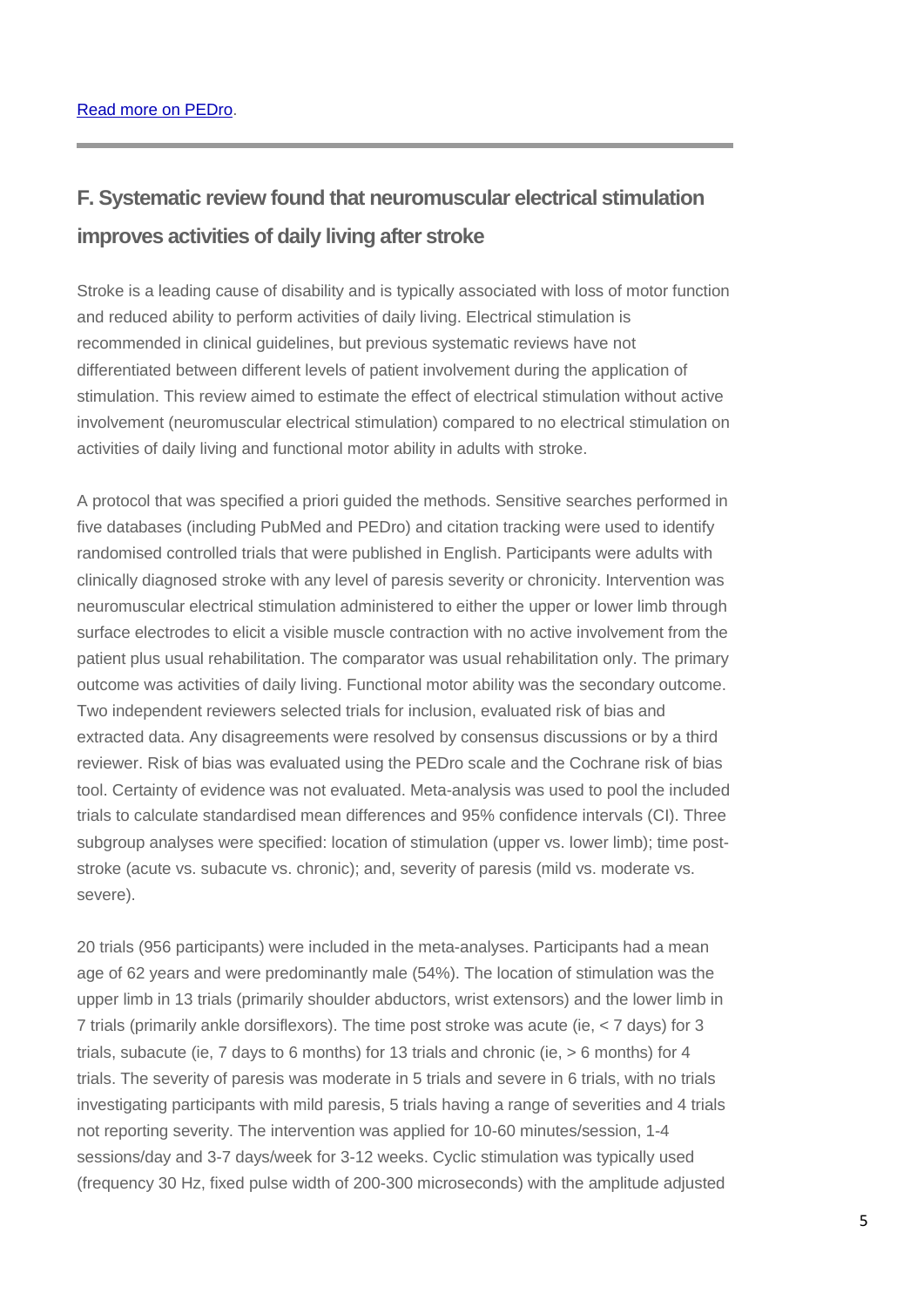to achieve a visible muscle contraction or joint movement. 13 trials scored 6/10 or more on the PEDro scale.

Compared to control, participants in the neuromuscular electrical stimulation groups had a mean of 0.41 standard deviations better activities of daily living score (95% CI 0.14 to 0.67; 10 trials; 428 participants) at follow-up. This translates to a mean of 9 points more on the 0-100 version of the Barthel Index (95% CI 3 to 15), the scale most used to measure activities of daily living in the review, for neuromuscular electrical stimulation compared to control. [Note: the baseline standard deviation for the Barthel Index from an inception cohort study (https://doi.org/10.1002/ehf2.12917) and guidance from the Cochrane Handbook v6.1 were used to calculate this estimate]. Compared to control, the mean functional motor ability score was 0.15 standard deviations higher in the electrical stimulation groups (95% CI -0.13 to 0.43; 13 trials; 659 participants). Because the 95% CI for this estimate includes zero, the intervention may have no effect for this secondary outcome.

Subgroup analyses revealed that effects for activities of daily living were slightly larger for the upper limb (standardised mean difference 0.34, 95% CI 0.04 to 0.64; 6 trials; 266 participants) than for the lower limb (standardised mean difference 0.49, 95% CI -0.04 to 1.03; 4 trials; 162 participants). Effects were also slightly larger in subacute stroke (standardised mean difference 0.44, 95% CI 0.10 to 0.78; 7 trials; 310 participants) than in chronic stroke (standardised mean difference 0.35, 95% CI -0.14 to 0.84; 3 trials; 118 participants), and there were no trials for this outcome for acute stroke. Severe paresis (standardised mean difference 0.36, 95% CI -0.55 to 1.26; 3 trials; 142 participants) and moderate paresis (standardised mean difference 0.21, 95% CI -0.16 to 0.58; 3 trials; 119) had similar effects, with no data being available for mild paresis.

Neuromuscular electrical stimulation provided in addition to usual rehabilitation improved activities of daily living post stroke more than usual rehabilitation alone. This was particularly evident for the upper limb and in subacute stroke. Neuromuscular electrical stimulation had little impact on functional motor ability.

Kristensen MGH et al. Neuromuscular electrical stimulation improves activities of daily living post stroke: a systematic review and meta-analysis. *Arch Rehabil Res Clin Transl* 2022;4:100167

[Read more on PEDro.](https://search.pedro.org.au/search-results/record-detail/68364)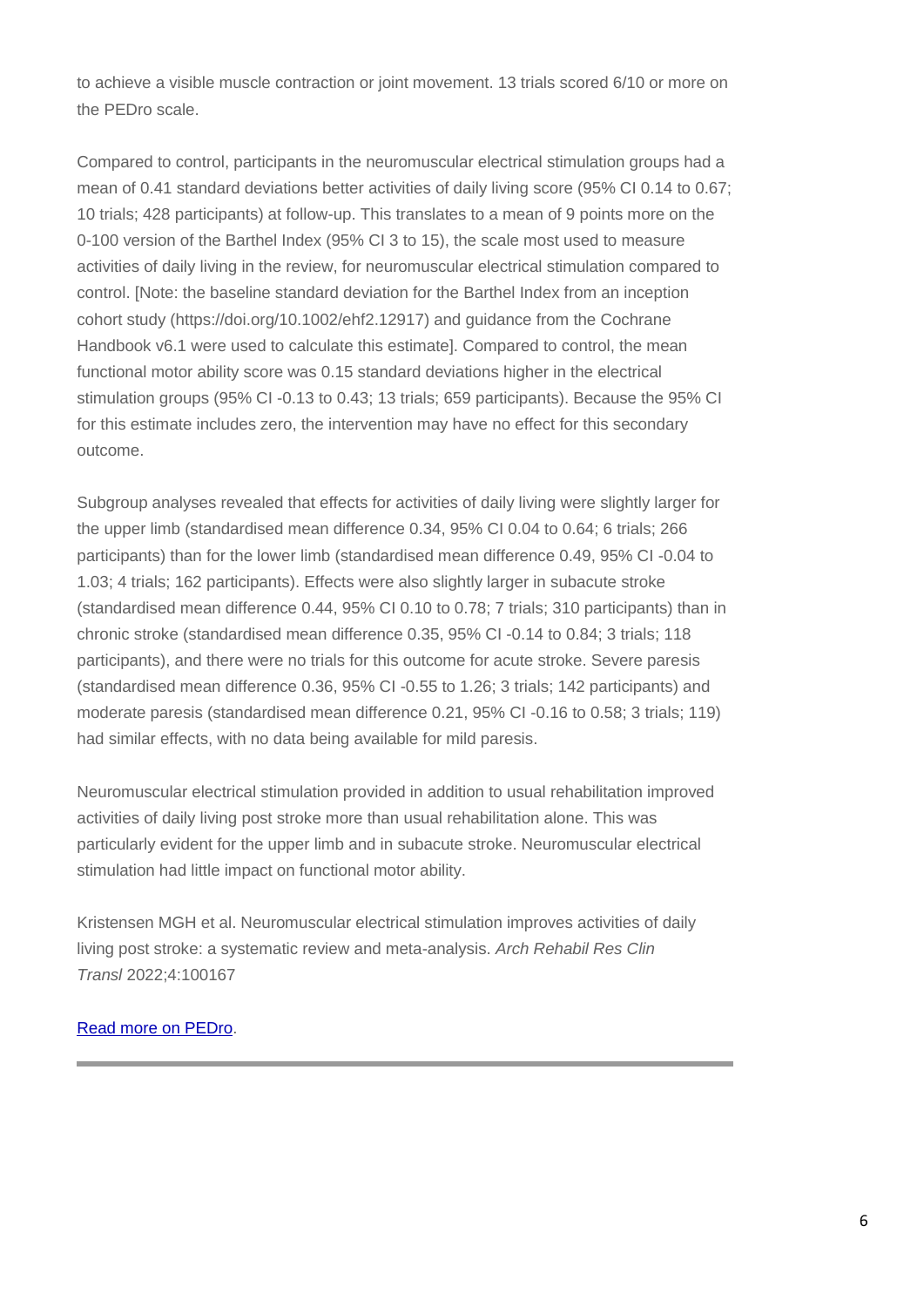## **G. Choosing the best randomised controlled trials to inform practice**

Selecting the best research to read is one aspect of evidence-based practice. Randomised controlled trials estimate the difference in outcomes between an intervention and a comparator for a sample of participants. But are all trials free from bias? The short answer is "No".

A recent [Research Note published in the](https://dx.doi.org/10.1016/j.jphys.2022.02.003) *Journal of Physiotherapy* discusses how flaws in the design, conduct and reporting of trials can introduce bias that distorts the size of the effect estimates. The Research Note offers guidance for clinicians and educators to choose the best trials to read to inform their practice and teaching. Some resources for researchers to account for bias in systematic reviews and minimise bias in designing and reporting trials are also provided.

There are many sources of bias in trials. The Research Note focuses on how trial participants are allocated to groups (randomisation and concealment), blinding of key people involved in the trial (participants, therapists and assessors) and the completeness of follow-up. Tools have been developed for evaluating the risk of bias in trials, including the Physiotherapy Evidence Database (PEDro) scale and Cochrane risk of bias tool (version 1 and 2). The Research Note summarises the content, validity and reliability of each tool. Guidance is also given on how to interpret the summary score of the PEDro scale.

Resources to minimise risk of bias in trials and systematic reviews are available for researchers. Consensus statements and checklists have been developed to assist researchers to plan (eg, the [Standard Protocol Items Recommendations for Interventional](https://www.spirit-statement.org/)  [Trials \(SPIRIT\) statement\)](https://www.spirit-statement.org/) and report the results of trials (eg, the [Consolidated Standards](http://www.consort-statement.org/)  [of Reporting Trials \(CONSORT\) statement\)](http://www.consort-statement.org/), and to judge the certainty of evidence in systematic reviews (eg, the [Grading of Recommendations, Assessment, Development and](https://www.gradeworkinggroup.org/)  [Evaluations \(GRADE\)\)](https://www.gradeworkinggroup.org/).

While the focus of the Research Note is the risk of bias in randomised controlled trials evaluating the effects of interventions, there are research designs that answer other important questions that are also at risk of bias. Some common tools for each study type are suggested.

The ability to quickly identify trials that are relatively free from bias from ones that are not is an important skill for physiotherapists to master. One strategy is to memorise important sources of bias, and another is to use evidence resources that include some pre-appraisal of trials.